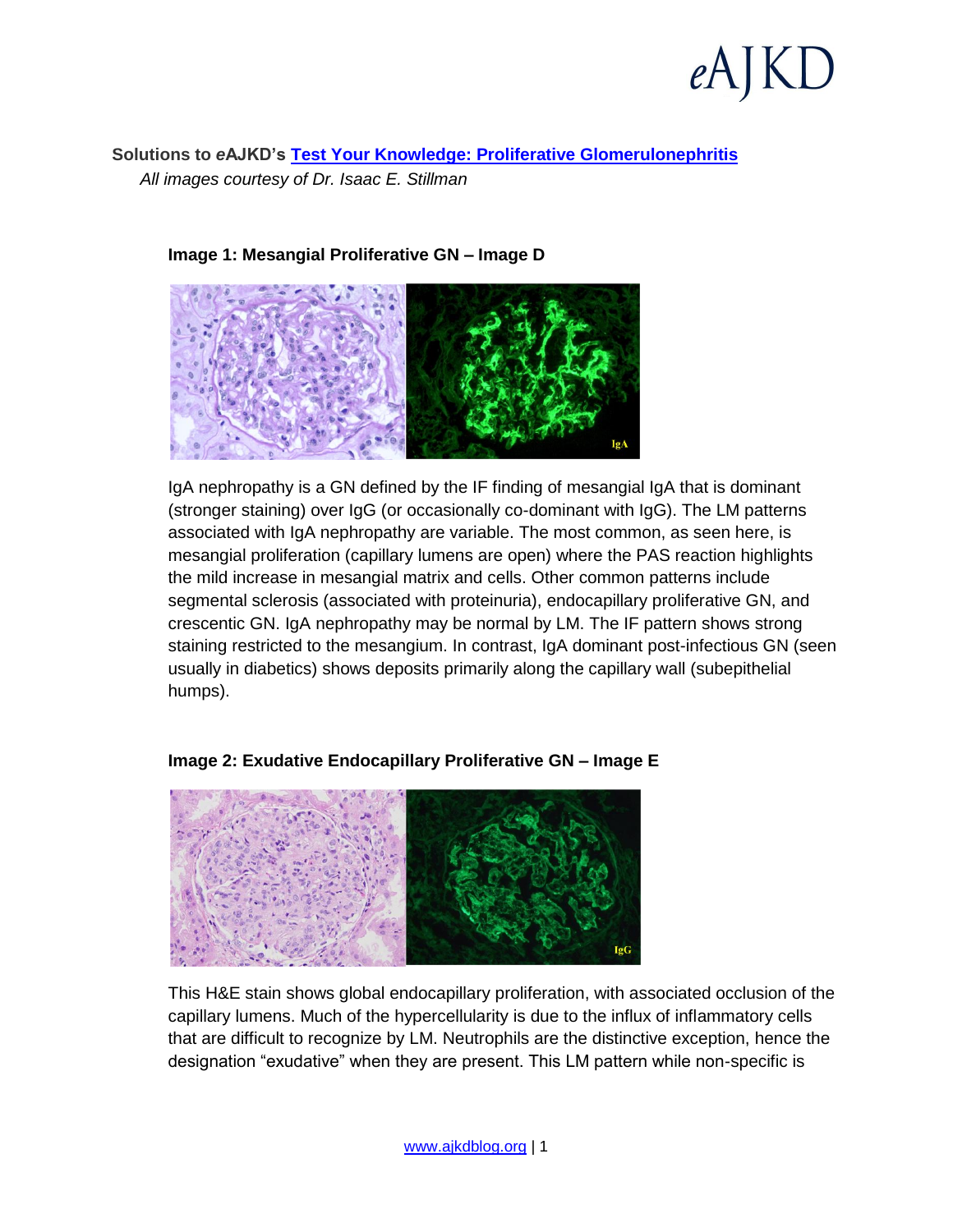

usually associated with IC deposition on IF. The associated pattern of IgG deposition seen here is predominantly that of "starry sky," ie, finely granular mesangial and endocapillary deposits, with occasional "humps" seen along the capillary walls. This pattern is typical of post-infectious GN and usually seen early in the course of the disease. An alternate early pattern is the "garland," which may have a worse prognosis. With time, these patterns often evolve into deposition limited to the mesangium.



## **Image 3: Membranoproliferative GN – Image C**

The Jones stain shows mesangial and segmental endocapillary proliferation and especially highlights duplicated glomerular basement membranes ("tram tracking"). Also seen are silver negative deposits between the membranes, as well as occasionally within capillary lumens. These pseudothrombi (as opposed to true fibrin thrombi) are typical of lupus nephritis as well as cryoglobulinemic GN. The monoclonal component of type II mixed cryoglobulinemia (associated with hepatitis C infection) is almost always IgM kappa. The strong polyclonal IgM dominant staining seen here in the mesangium and also along capillary walls (with only minimal accompanying IgG) suggests chronic viral infections such as hepatitis C, sometimes with associated cryoglobulins, as seen in this patient.



## **Image 4: Crescentic (Extracapillary Proliferative) GN – Image A**